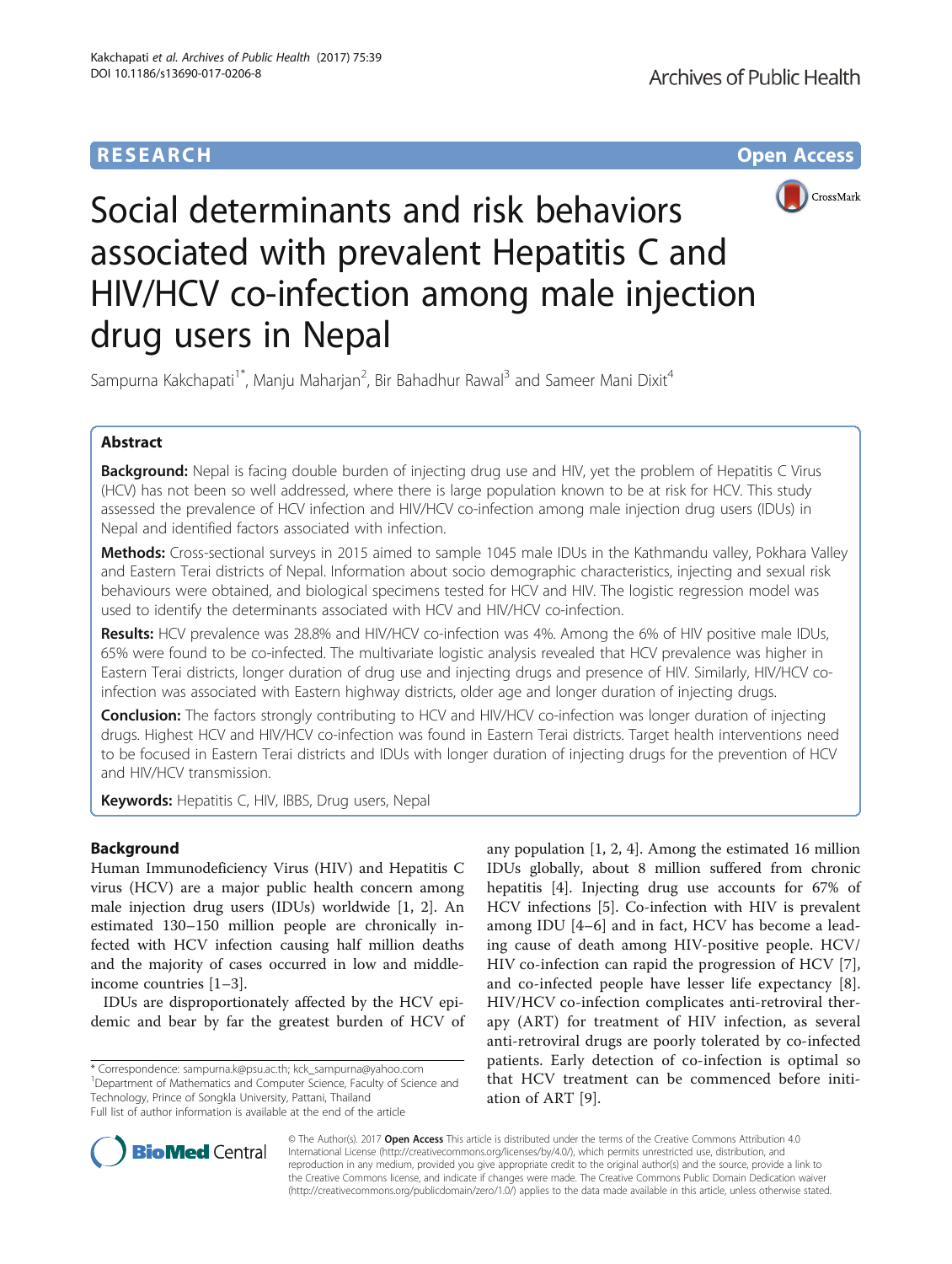In Nepal, there are about that 50,000 people injected drugs and HIV and HCV are a major burden among IDUs in the region [\[10](#page-9-0)–[12\]](#page-9-0). Although, HIV among male IDUs has significantly decreased from 68% in 2002 to 6.4% in 2015 in Kathmandu Valley, IDUs are still the most key affected population compared to other groups with respect to HIV infections [[10](#page-9-0)–[12](#page-9-0)]. Multiple studies provide evidence that HCV prevalence is rapidly increased among male IDUs [[4](#page-9-0)–[6](#page-9-0)]. In Nepal the recent study in 2015 showed that the prevalence rate of HCV among male IDUs was 41.9% [[10\]](#page-9-0). Sharing needles/syringes between injecting partners and re-use of needles kept in public places retain high-risk behavior among IDUs [\[1](#page-9-0), [2](#page-9-0)]. Moreover, risk factors include use of unsterilized medical equipment, the transfusion of unscreened blood and blood products and social or cultural practices comprising of body piercing, circumcision, and tattooing [\[1](#page-9-0), [13](#page-9-0)–[16\]](#page-9-0). Sexual behaviour such as unprotected sex with sexual partners is also considered as risk for HCV [\[14](#page-9-0)]. HCV prevalence was higher among persons with multiple sexual partners or risk for sexually transmitted diseases than persons with durable faithful relationship [\[17](#page-9-0)–[19](#page-9-0)]. However the risk is also linked with rates of exposure to nonsexual sources of HCV, such as injection drug use or shared razors and toothbrushes [[17\]](#page-9-0).

Although studies revealed that social determinants and risk behaviours are linked with HCV infection and HIV/ HCV co-infection globally [\[4](#page-9-0)–[6, 9](#page-9-0), [13](#page-9-0)–[19\]](#page-9-0), limited studies associated with HCV prevalence among IDUs were documented in Nepal. The aim of the study was to assess HCV prevalence and HIV/HCV co-infection and social and behavioural factors associated with HCV prevalence and HIV/HCV co-infection among male IDUs in Nepal using Integrated Biological and Behavioral Surveillance (IBBS) survey data. In Nepal, IBBS surveys are regularly conducted among male IDUs from 2002 to 2015 to understand the emerging trends of HIV and HIV related risk behaviours, while there was no routine surveillance for HCV infection. This recent IBBS surveys in 2015 assessed HCV prevalence among male IDUs in Eastern Terai districts, Kathmandu Valley and Pokhara Valley of Nepal for the first time.

# Methods

A cross sectional study was conducted in the Kathmandu Valley, Pokhara Valley and Eastern Terai districts by the National Centre for AIDS and STD Control (NCASC) in 2015. In this study IDUs were defined as males, aged 16 years and above using injecting illicit drugs for at least three months prior to the date of the survey. About 340 male IDUs were recruited from Kathmandu Valley, 345 recruited from Pokhara Valley and 360 recruited from Eastern Terai Districts. The duration of study was from March to September 2015. IBBS surveys used respondent driven sampling (RDS) to select male IDUs in Kathmandu valley and Pokhara valley. Two stage cluster sampling was used to recruit male IDUs in Eastern Terai districts.

Face-to-face interviews were conducted by trained field workers in local language, Nepali, using a structured questionnaire. The independent variables for the study were socio-determinants (age, region, education, marital status), drug injecting practices (age of first drug injection, duration of drug use and injecting drugs, used needle/syringe previously used by someone else in past week, used syringe/needle left in a public place in past week, and shared needle/syringe with someone after using in past week) and sexual behaviors (age at first intercourse, number of sexual partners, number of FSWs) and consistent condom use with different sex partners. The sex partners were regular female sex partners, female sex workers (FSWs), and non-regular female sex partners. Regular female sex partner is spouse or any sexual partner living together with IDUs. FSWs were defined as those who sell sex in exchange for cash, kind, or drugs. Non-regular female sex partners were girlfriends or other female friends with whom IDUs have sexual relationship with but IDUs were neither married nor living together. The outcome variables for the study were HCV prevalence and HIV/HCV co-infection.

Informed consent was obtained from IDUs prior to the interview. There may be a risk of identifying the IDUs through their signatures if written consent was taken. The informed consent was taken in the presence of a witness (community motivators) who then signed the consent form. Study procedure was designed to protect participants' privacy allowing for anonymous and voluntary participation. No names and personal identifiers were used in the data collection. Ethical clearances were permitted from Nepal Health Research Council.

Biological specimens were detected for HIV and HCV. Detection of HIV infection was carried out through rapid test kits following the HIV testing strategy II algorithm, which is based upon the "National Guidelines for Voluntary HIV and AIDS Counseling and Testing 2007". HIV was detected through the use of 'Determine HIV 1/ 2 (Abbott Japan Co. Ltd.)' rapid test kits as a first test to detect antibodies against HIV. If the first test showed a negative result then no further tests were conducted. However, if the first test result was positive, the second test was performed using 'Uni-Gold (Trinity Biotech, Dublin, Ireland)' test kits. In cases of a tie between the first two tests, a third test was performed using 'Stat Pak HIV 1/2 (Standard Diagnostics, Inc., Kyonggi-do, South Korea)' as a tie-breaker test.

Dried blood spot samples were tested for the presence of antibodies against HCV by Blood/Serum/Plasma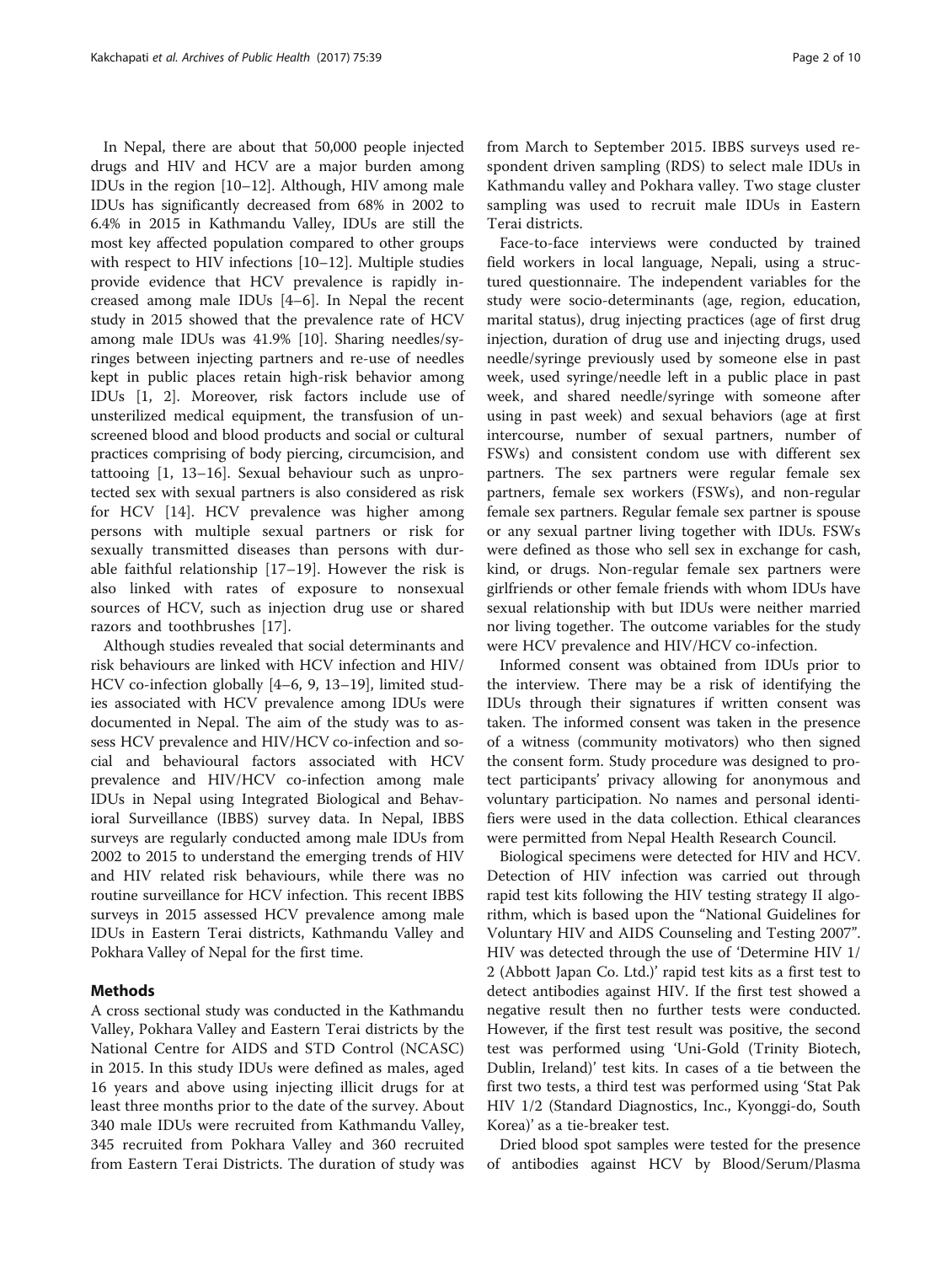Dipstrip (Orgenics, Israel). The RapidSignal HCV whole blood/serum/plasma dipstrip kit was maintained under refrigeration. The kit components (dipstrips and buffer) were brought to room temperature. To begin the testing, the test dipstrip was removed from a sealed foil pouch. The tape was peeled off from the test stripe card and the dipstrip was stuck in the middle of the test card with arrows pointing down on the test card. Then, plasma sample was pipetted out and added onto the specimen pad of the dip strip. Then, two full drops of buffer were added and the timer was commenced. The sample was scored as reactive if two distinct red lines appeared- one in the control region and one in the test region. The sample was scored negative if the red line appeared only along the control line. If the red line did not appear at the control line irrespective of the test line, the test was considered invalid and the whole test was repeated using a new kit.

## Statistical analysis

Chi-squared test was used to examine the association of social determinants and risk behaviors with HCV prevalence and HIV/HCV co-infection. Logistic regression analyses were performed to determine factors associated with HCV and HIV/HCV co-infection defined by combinations of the determinants. First, the univariate logistic model was carried out among determinants that were significant in the Chi-squared test. All determinants significant with HCV and HIV/HCV co-infection prevalence in univariate logistic model were included the multivariate logistic model. This multivariate logistic model provides confidence intervals for outcomes for levels of each risk factor adjusted for other risk factors using sum contrasts methods. The confidence intervals based on sum contrast has an advantage that they provide a simple criterion for classifying levels of the factor into three groups according to whether each corresponding confidence interval exceeds, crosses, or is below the overall percent [[20](#page-9-0), [21\]](#page-9-0). The confidence intervals compared percent of the specified cause group in each category with the overall percent [[22\]](#page-9-0). Receiver Operating Characteristic (ROC) curve was used to measure of goodness-of-fit and constructed mosaic plot. ROC plots sensitivity against the false positive rate to show how well a model predicts a binary outcome. It also gives mosaic plot for comparing logistic regression models similar to r-squared decomposition plot. R program was used for statistical analysis and creating graphs.

## Results

A total of 1045 male IDUs were included in the analysis, of whom 28.8% of them tested positive for HCV. Table [1](#page-3-0) depicts the association between social determinants,

drug injecting behaviours, sexual behaviours and HIV with HCV. Region, age, marital status, history of imprisonment, age of first drug initiation, duration of drug use and injecting drugs, shared needle/syringe with someone after using in the past week, consistent condom use with regular sexual partners, consistent condom use with non-regular sexual partners and presence of HIV were significantly associated with HCV (*p*-value <0.001). By region, Eastern Terai districts had the highest prevalence (47.5%) followed by Kathmandu Valley (22.1%) and Pokhara Valley (16%). HCV prevalence was found to be higher among older age groups; the prevalence being nearly half (45%) among 30–39 years. HCV among the married was 40%, higher than that of the unmarried population (22%). The majority of male IDUs (68%) was imprisoned or detained for any reasons and among them, HCV prevalence was 32%. Risky drug injecting behaviors such as longer duration of drug use and injecting drugs, used needle/ syringe previously used by someone, used syringe/needle left in public place and shared needle/syringe to someone after you using it were common in this population. IDUs who had first drug initiation above 30 years (41%) had higher HCV prevalence. HCV prevalence was higher among male IDUs whose duration of drug use and injecting drugs more than 10 years. IDUs who share needle/syringe to someone after used it in past week had higher HCV prevalence. IDUs who had consistent condom used with regular female sex partners had prevalence of 46% and inconsistent condom use with non-regular female sex partners had prevalence of 31%. Among those 6.2% of male IDUs who were HIV positive, co-infection with HCV was high, with 64.6% being co-infected.

HIV/HCV co-infection was prevalent in 4% of male IDUs. Region, age and duration of injecting drugs were associated with HIV/HCV co-infection ( $p$ -value <0.05), as shown in Table [2.](#page-5-0) Eastern Terai districts had the highest HIV/HCV co-infection (6.1%) compared to Kathmandu Valley (5.3%) and Pokhara Valley (0.6%). HIV/HCV co-infection was higher among older age groups (30 years and above) and longer duration of injecting drugs (more than 10 years).

In multivariate logistic regression, there was statistically significant association between the presence of HCV and region, duration of drug use and injecting drugs, and the presence of HIV. However, there is no causal inference to show region is associated with HCV. The study found the interaction between duration of drug use and injecting drugs, so these determinants were combined. The number of levels of the Injecting-Drug group factor depends on duration of drug use and injecting drugs and there were five levels. The results from fitting logistic model for HCV prevalence were shown in Fig. [1,](#page-6-0) with region, duration of drug use and injecting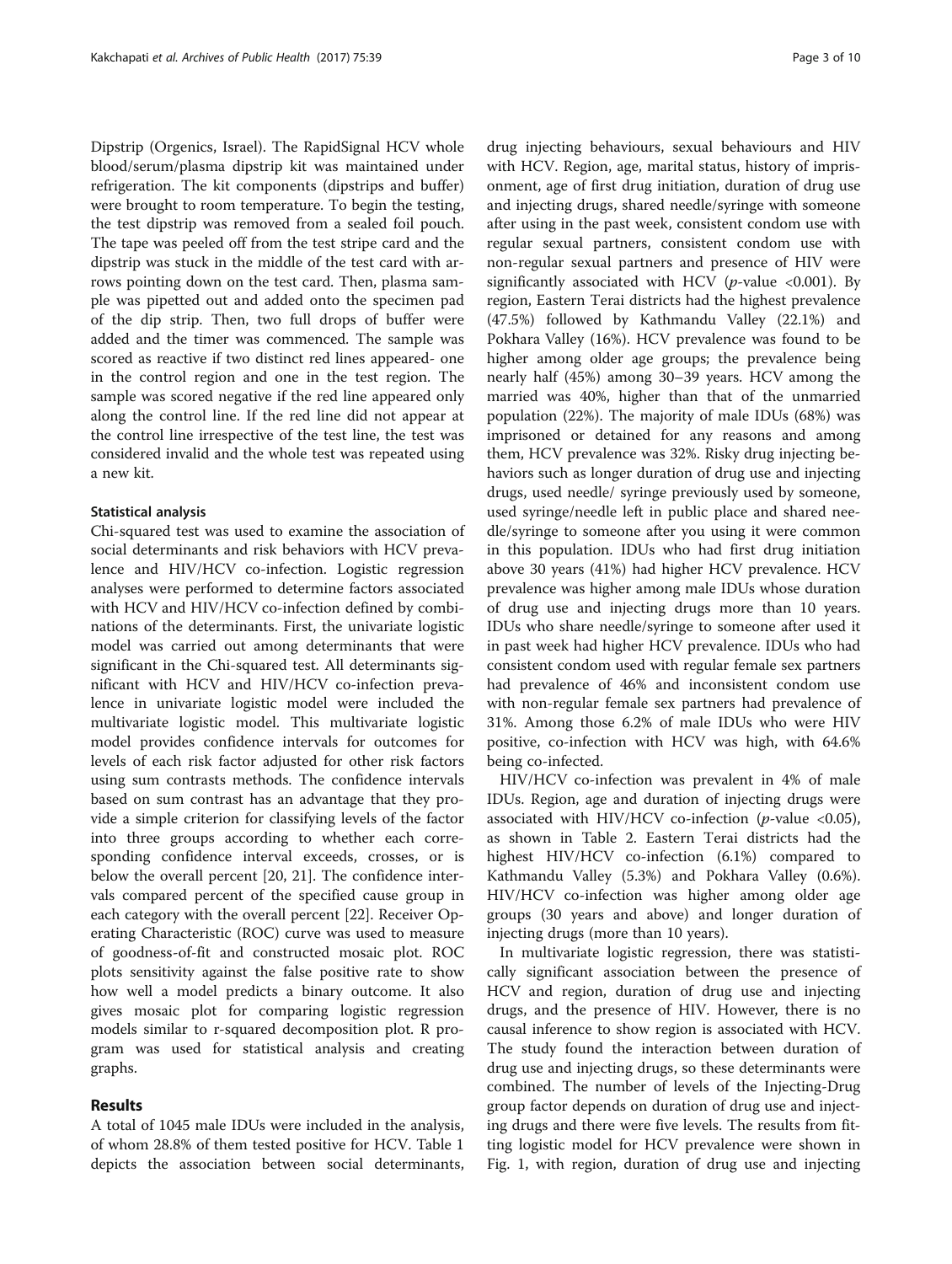| Page 4 of |  |  |
|-----------|--|--|
|           |  |  |

<span id="page-3-0"></span>

|  |  |  |  |  |  | Table 1 Association between social determinants, drug injecting behaviours, sexual behaviours and HIV with Hepatitis C |  |
|--|--|--|--|--|--|------------------------------------------------------------------------------------------------------------------------|--|
|--|--|--|--|--|--|------------------------------------------------------------------------------------------------------------------------|--|

| Characteristic                                                 | Total ( $n = 1045$ ) | Hepatitis C ( $n = 301, 28.8\%$ ) | Not Hepatitis C ( $n = 744, 71.2%$ ) | $X^2$ (df) | $P$ -value |
|----------------------------------------------------------------|----------------------|-----------------------------------|--------------------------------------|------------|------------|
|                                                                | n(%)                 | n(%)                              | n(%)                                 |            |            |
| Region                                                         |                      |                                   |                                      | 96 (2)     | < 0.001    |
| Eastern Terai Region                                           | 360 (34.4)           | 171 (47.5)                        | 189 (52.5)                           |            |            |
| Kathmandu                                                      | 340 (32.5)           | 75 (22.1)                         | 265 (77.9)                           |            |            |
| Pokhara                                                        | 345 (33)             | 55 (15.9)                         | 290 (84.1)                           |            |            |
| Age                                                            |                      |                                   |                                      | 61(2)      | < 0.001    |
| Below 20 years                                                 | 210 (20.1)           | 31 (14.8)                         | 179 (85.2)                           |            |            |
| 20-29 years                                                    | 536 (51.3)           | 134 (25.0)                        | 402 (75.0)                           |            |            |
| 30 years and above                                             | 299 (28.6)           | 136 (45.5)                        | 163 (54.5)                           |            |            |
| Education                                                      |                      |                                   |                                      | 3(2)       | 0.17       |
| No education                                                   | 25(2.4)              | 7(28.0)                           | 18 (72.0)                            |            |            |
| Primary                                                        | 141 (13.5)           | 50 (35.5)                         | 91 (64.5)                            |            |            |
| Secondary and above                                            | 879 (84.1)           | 244 (27.8)                        | 635 (72.2)                           |            |            |
| Marital status                                                 |                      |                                   |                                      | 40 (1)     | < 0.001    |
| Single                                                         | 654 (62.6)           | 143 (21.9)                        | 511 (78.1)                           |            |            |
| Married                                                        | 391 (37.4)           | 158 (40.4)                        | 233 (59.6)                           |            |            |
| History of Imprisonment                                        |                      |                                   |                                      | 9.5(1)     | 0.002      |
| Yes                                                            | 677 (64.7)           | 217 (32.1)                        | 460 (67.9)                           |            |            |
| No                                                             | 368 (35.3)           | 84 (22.8)                         | 284 (77.2)                           |            |            |
| Age of drug initiation                                         |                      |                                   |                                      | 6(2)       | 0.03       |
| Below 20 years                                                 | 614 (58.8)           | 179 (29.2)                        | 435 (70.8)                           |            |            |
| 20-29 years                                                    | 360 (34.4)           | 93 (25.8)                         | 267 (74.2)                           |            |            |
| 30 years and above                                             | 71 (6.8)             | 29 (40.8)                         | 42 (59.2)                            |            |            |
| Duration of drug use                                           |                      |                                   |                                      | 85 (3)     | < 0.001    |
| Below 2 years                                                  | 331 (31.7)           | 44 (13.3)                         | 287 (86.7)                           |            |            |
| $2-10$ years                                                   | 446 (42.7)           | 129 (28.9)                        | 317 (71.1)                           |            |            |
| More than 10 years                                             | 268 (25.6)           | 128 (47.8)                        | 140 (52.2)                           |            |            |
| Duration of injecting drugs                                    |                      |                                   |                                      | 113(3)     | < 0.001    |
| Below 2 years                                                  | 553 (53.0)           | 91 (16.5)                         | 462 (83.5)                           |            |            |
| $2-10$ years                                                   | 356 (34.0)           | 129 (36.2)                        | 227 (63.8)                           |            |            |
| More than 10 years                                             | 136 (13.0)           | 81 (59.6)                         | 55 (40.4)                            |            |            |
| Used needle/ syringe previously used by someone in past week   |                      |                                   |                                      | 2.1(1)     | 0.157      |
| Yes                                                            | 40(3.8)              | 16 (40)                           | 24 (60)                              |            |            |
| No                                                             | 1005 (96.2)          | 285 (28.4)                        | 720 (71.6)                           |            |            |
| Use syringe/needle left in public place in past week           |                      |                                   |                                      | 1.1(1)     | 0.293      |
| Yes                                                            | 16(1.5)              | 7(43.8)                           | 9(56.2)                              |            |            |
| No                                                             | 1029(98.5)           | 294 (28.6)                        | 735 (71.4)                           |            |            |
| Share needle/syringe to someone after you used it in past week |                      |                                   |                                      | 6.9(1)     | 0.009      |
| Yes                                                            | 47(4.5)              | 22 (46.8)                         | 25 (53.2)                            |            |            |
| No                                                             | 998(95.5)            | 279 (28)                          | 719 (72)                             |            |            |
| Age of first sex                                               |                      |                                   |                                      | 2.5(1)     | 0.117      |
| Below 20 years                                                 | 865 (82.7)           | 240 (27.7)                        | 625 (72.3)                           |            |            |
| Above 20 years                                                 | 180 (17.3)           | 61 (33.9)                         | 119 (66.1)                           |            |            |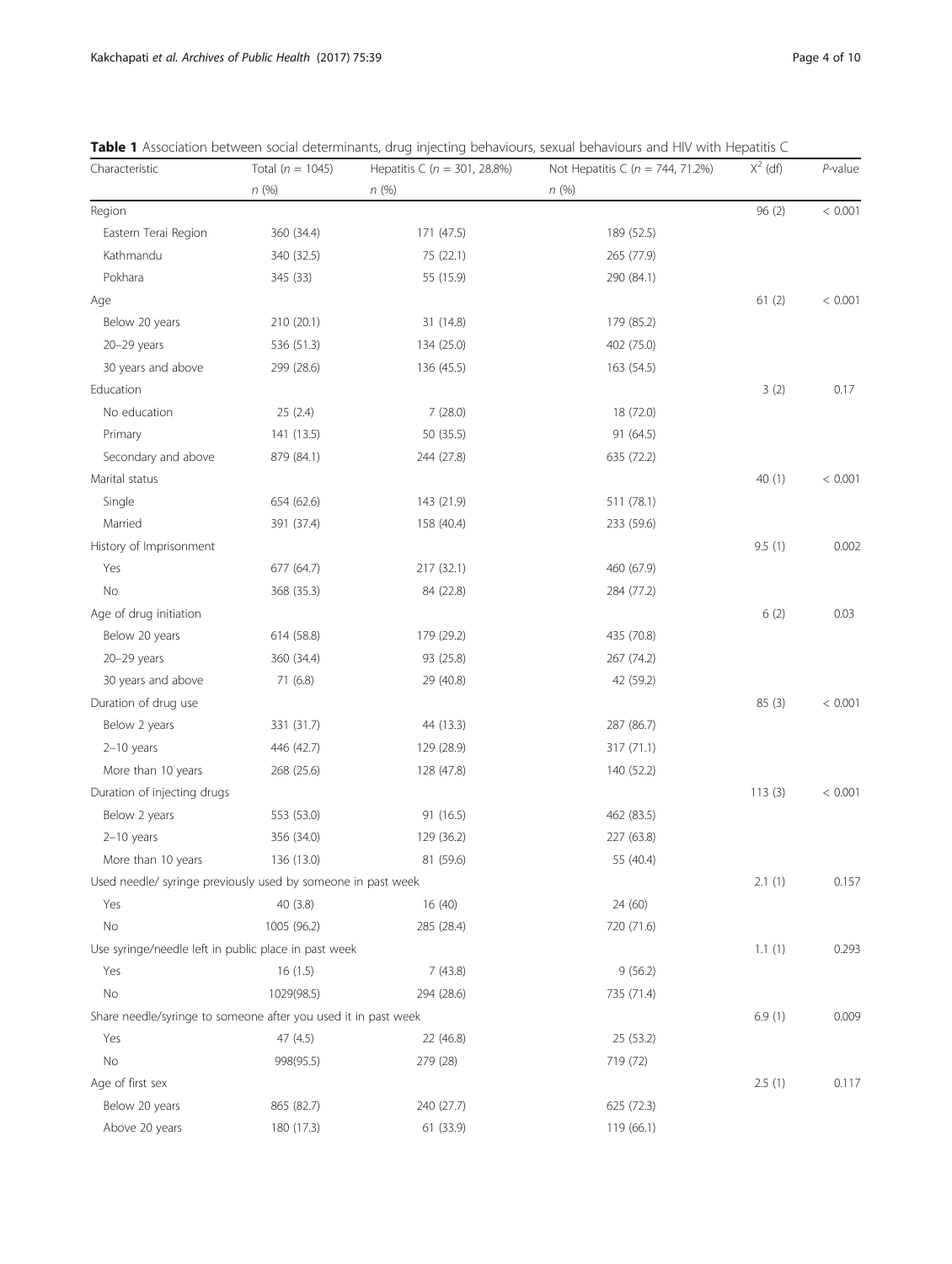| Sexual contact with partners in past year |                                                        |            |            | 0.2(1)   | 0.740   |
|-------------------------------------------|--------------------------------------------------------|------------|------------|----------|---------|
| Yes                                       | 797 (76.3)                                             | 227 (28.5) | 570 (71.5) |          |         |
| No                                        | 248(23.7)                                              | 74 (29.8)  | 174 (70.2) |          |         |
| Sexual contact with FSWs in past year     |                                                        |            |            | 2.8(1)   | 0.090   |
| Yes                                       | 243(23.2)                                              | 59 (24.3)  | 184 (75.7) |          |         |
| No                                        | 802(76.8)                                              | 242 (30.2) | 560 (69.8) |          |         |
|                                           | Consistent condom use with regular sexual partners     |            |            | 35(1)    | < 0.001 |
| Yes                                       | 210(20.1)                                              | 96 (45.7)  | 114 (54.3) |          |         |
| No                                        | 835(79.9)                                              | 205 (24.6) | 630 (75.4) |          |         |
| Consistent condom use with FSWs           |                                                        |            |            | 1.7(1)   | 0.193   |
| Yes                                       | 216(20.7)                                              | 54 (25)    | 162(75)    |          |         |
| No                                        | 829(79.3)                                              | 247 (29.8) | 582 (70.2) |          |         |
|                                           | Consistent condom use with non-regular sexual partners |            |            |          |         |
| Yes                                       | 359(34.3)                                              | 86 (24)    | 273 (76)   | 5.9(1)   | 0.015   |
| No                                        | 686(65.7)                                              | 215 (31.3) | 471 (68.7) |          |         |
| Consistent condom use with FSWs           |                                                        |            |            | 1.7(1)   | 0.193   |
| Yes                                       | 216(20.7)                                              | 54 (25)    | 162(75)    |          |         |
| No                                        | 829(79.3)                                              | 247 (29.8) | 582 (70.2) |          |         |
| <b>HIV</b>                                |                                                        |            |            | 41 $(2)$ | < 0.001 |
| Yes                                       | 65(6.2)                                                | 42 (64.6)  | 23 (35.4)  |          |         |
| No                                        | 980 (93.8)                                             | 259 (26.4) | 721 (73.6) |          |         |

Table 1 Association between social determinants, drug injecting behaviours, sexual behaviours and HIV with Hepatitis C (Continued)

drugs, and presence of HIV as determinants. Eastern Terai districts had the highest prevalence compared to Kathmandu Valley and Pokhara Valley of Nepal. Moreover, the HCV prevalence significantly increased with duration of drug use and injecting drugs. Higher prevalence was found among male IDUs who had longer duration of drug use and injecting drugs for more than 10 years. The presence of HIV was strongly correlated with HCV.

## Receiver Operating Characteristic (ROC) Curve

Figure [2](#page-7-0) depicted ROC curves for the final model fitted to HCV prevalence. ROC curves provide the mosaic plot for comparing logistic regression models. The area under the curve (AUC) as 0.58, indicating model performance is fitted. ROC curves show that model containing region, duration of drug use and injecting drugs, and the presence of HIV as determinants fits the prevalence data extremely well.

There was statistically significant association between the presence of HIV/HCV co-infection and age, region and duration of injection in multivariate logistic regression. Figure [3](#page-7-0) shows results from fitting logistic model for HIV/HCV co-infection. Higher HIV/HCV coinfection was found in Eastern Terai districts, older age groups and had longer of injecting drugs.

Figure [4](#page-8-0) showed ROC curves for the final model fitted to HIV/HCV co-infection. The area under the curve (AUC) as 0.57, indicating model performance is fitted.

# **Discussion**

This study showed HCV infection was prevalent among male IDUs; however it was lower than recent study in 2015 that showed HCV prevalence of 41.9% [[13](#page-9-0)]. The major concern was the high prevalence of HCV infection among those who were HIV infected (65%), highlighting the importance of testing all HIV infected male IDUs for HCV before commencing ART.

There existed marked variation of HCV and HIV/HCV co-infection, as HCV and HIV/HCV prevalence was higher in Eastern Terai districts compared to Kathmandu Valley and Pokhara Valley. In Nepal, IDUs are confined in urban metropolises and eastern highway districts [\[23\]](#page-9-0). The territories of the Terai area are bordered to India and became a principal transit point for peddling drugs and provided an ideal passage for smugglers for decades [\[24](#page-9-0)]. Moreover, IBBS reports suggest that male IDUs in eastern highway districts are often poor, uneducated, came from rural areas, possessed unsafe injecting behaviors, had unprotected sexual contacts with sex workers and lacked access to local HIV/STI intervention compared to their counterparts in urban cities [[25](#page-9-0)–[28](#page-9-0)].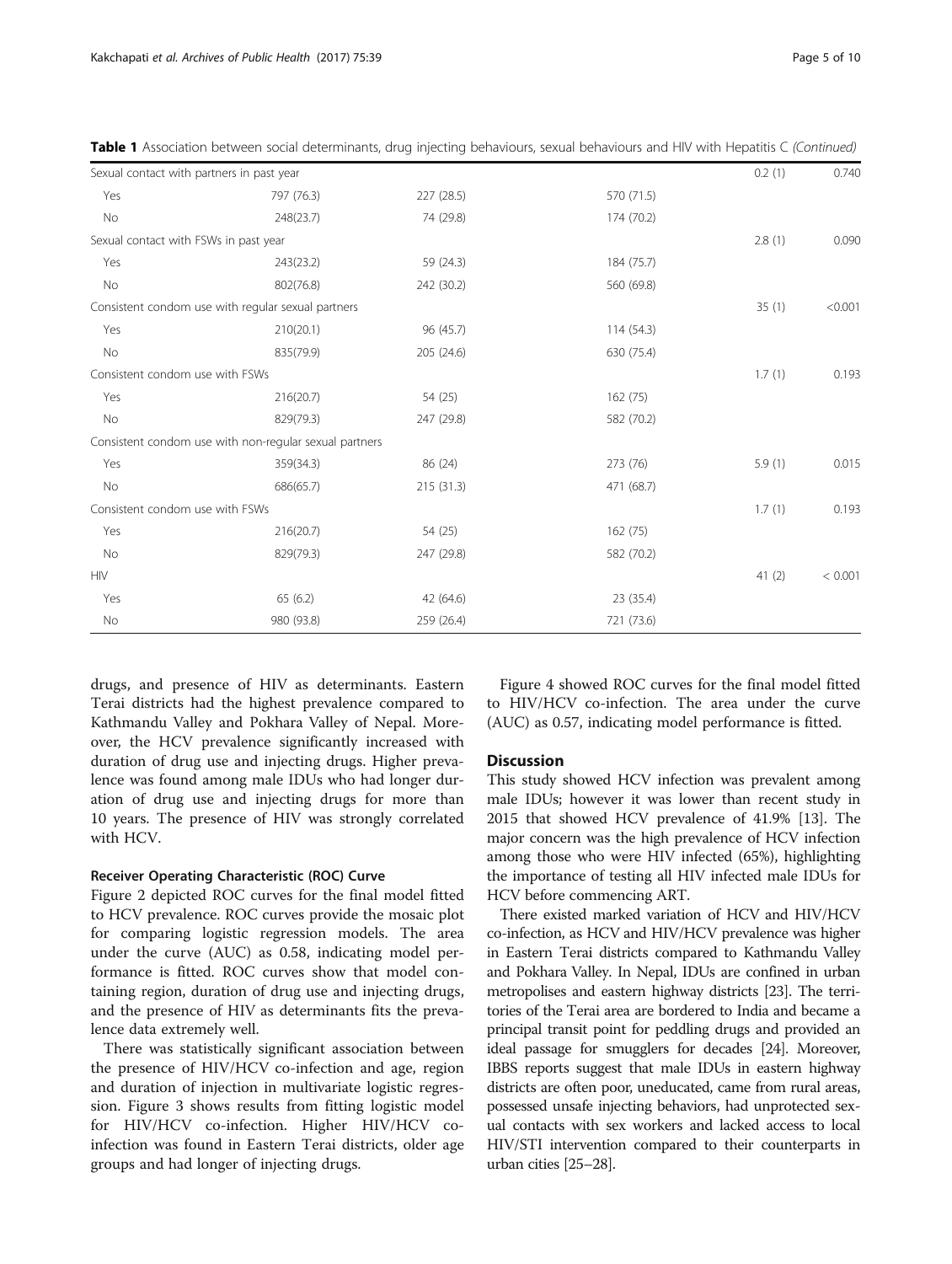| Page 6 of |  |  |
|-----------|--|--|
|           |  |  |

<span id="page-5-0"></span>

| Table 2 Association between social determinants, drug injecting behaviours, sexual behaviors with HIV/HCV co-infection |  |  |  |  |
|------------------------------------------------------------------------------------------------------------------------|--|--|--|--|
|------------------------------------------------------------------------------------------------------------------------|--|--|--|--|

| Characteristic                                                 | Total ( $n = 1045$ ) | HIV/HCV co-infection ( $n = 42, 4\%)$ | Not HIV/HCV co-infection ( $n = 1003$ , 96%) | $X^2$ (df) | $P$ -value |
|----------------------------------------------------------------|----------------------|---------------------------------------|----------------------------------------------|------------|------------|
|                                                                | n (%)                | n (%)                                 | n (%)                                        |            |            |
| Region                                                         |                      |                                       |                                              | 16(2)      | < 0.001    |
| Eastern Terai districts                                        | 360 (34.4)           | 22(6.1)                               | 338 (93.9)                                   |            |            |
| Kathmandu                                                      | 340 (32.5)           | 18(5.3)                               | 322 (94.7)                                   |            |            |
| Pokhara                                                        | 345 (33)             | 2(0.6)                                | 343 (99.4)                                   |            |            |
| Age                                                            |                      |                                       |                                              | 20(2)      | < 0.001    |
| Below 20 years                                                 | 210 (20.1)           | 5(2.4)                                | 205 (97.6)                                   |            |            |
| $20 - 29$ years                                                | 536 (51.3)           | 12(2.2)                               | 524 (97.8)                                   |            |            |
| 30 years and above                                             | 299 (28.6)           | 25 (8.4)                              | 274 (91.6)                                   |            |            |
| Education                                                      |                      |                                       |                                              | 0.1(2)     | 0.988      |
| No education                                                   | 25(2.4)              | 1(4)                                  | 24 (96)                                      |            |            |
| Primary                                                        | 141 (13.5)           | 6(4.3)                                | 135 (95.7)                                   |            |            |
| Secondary and above                                            | 879 (84.1)           | 35(4)                                 | 844 (96)                                     |            |            |
| Marital status                                                 |                      |                                       |                                              | 6(1)       | 0.011      |
| Single                                                         | 654 (62.6)           | 18(2.8)                               | 636 (97.2)                                   |            |            |
| Married                                                        | 391 (37.4)           | 24(6.1)                               | 367 (93.9)                                   |            |            |
| History of Imprisonment                                        |                      |                                       |                                              | 2(1)       | 0.157      |
| Yes                                                            | 677 (64.7)           | 10(2.7)                               | 358 (97.3)                                   |            |            |
| No                                                             | 368 (35.3)           | 32 (4.7)                              | 645 (95.3)                                   |            |            |
| Age of drug initiation                                         |                      |                                       |                                              | 1.6(2)     | 0.455      |
| Below 20 years                                                 | 614 (58.8)           | 27(4.4)                               | 587 (95.6)                                   |            |            |
| 20-29 years                                                    | 360 (34.4)           | 11(3.1)                               | 349 (96.9)                                   |            |            |
| 30 years and above                                             | 71 (6.8)             | 4(5.6)                                | 67 (94.4)                                    |            |            |
| Duration of drug use                                           |                      |                                       |                                              | 5(2)       | 0.078      |
| Below 2 years                                                  | 331 (31.7)           | 10(3)                                 | 321 (97)                                     |            |            |
| $2-10$ years                                                   | 446 (42.7)           | 15(3.4)                               | 431 (96.6)                                   |            |            |
| More than 10 years                                             | 268 (25.6)           | 17(6.3)                               | 251 (93.7)                                   |            |            |
| Duration of injecting drugs                                    |                      |                                       |                                              | 29(2)      | < 0.001    |
| Below 2 years                                                  | 553 (53.0)           | 15(2.7)                               | 538 (97.3)                                   |            |            |
| $2-10$ years                                                   | 356 (34.0)           | 10(2.8)                               | 346 (97.2)                                   |            |            |
| More than 10 years                                             | 136 (13.0)           | 17 (12.5)                             | 119 (87.5)                                   |            |            |
| Used needle/ syringe previously used by someone in past week   |                      |                                       |                                              | 0.9(1)     | 0.363      |
| Yes                                                            | 40(3.8)              | 42 (4.2)                              | 963 (95.8)                                   |            |            |
| No                                                             | 1005 (96.2)          | 0(0)                                  | 40 (100)                                     |            |            |
| Use syringe/needle left in public place in past week           |                      |                                       |                                              | 1.2(1)     | 0.272      |
| Yes                                                            | 16(1.5)              | 40 (3.9)                              | 989 (96.1)                                   |            |            |
| No                                                             | 1029(98.5)           | 2(12.5)                               | 14 (87.5)                                    |            |            |
| Share needle/syringe to someone after you used it in past week |                      |                                       |                                              | 0.1(1)     | 0.768      |
| Yes                                                            | 47 (4.5)             | 41 $(4.1)$                            | 957 (95.9)                                   |            |            |
| No                                                             | 998(95.5)            | 1(2.1)                                | 46 (97.9)                                    |            |            |
| Age of first sex                                               |                      |                                       |                                              | 0.5(1)     | 0.469      |
| Below 20 years                                                 | 865 (82.7)           | 37(4.3)                               | 828 (95.7)                                   |            |            |
| Above 20 years                                                 | 180 (17.3)           | 5(2.8)                                | 175 (97.2)                                   |            |            |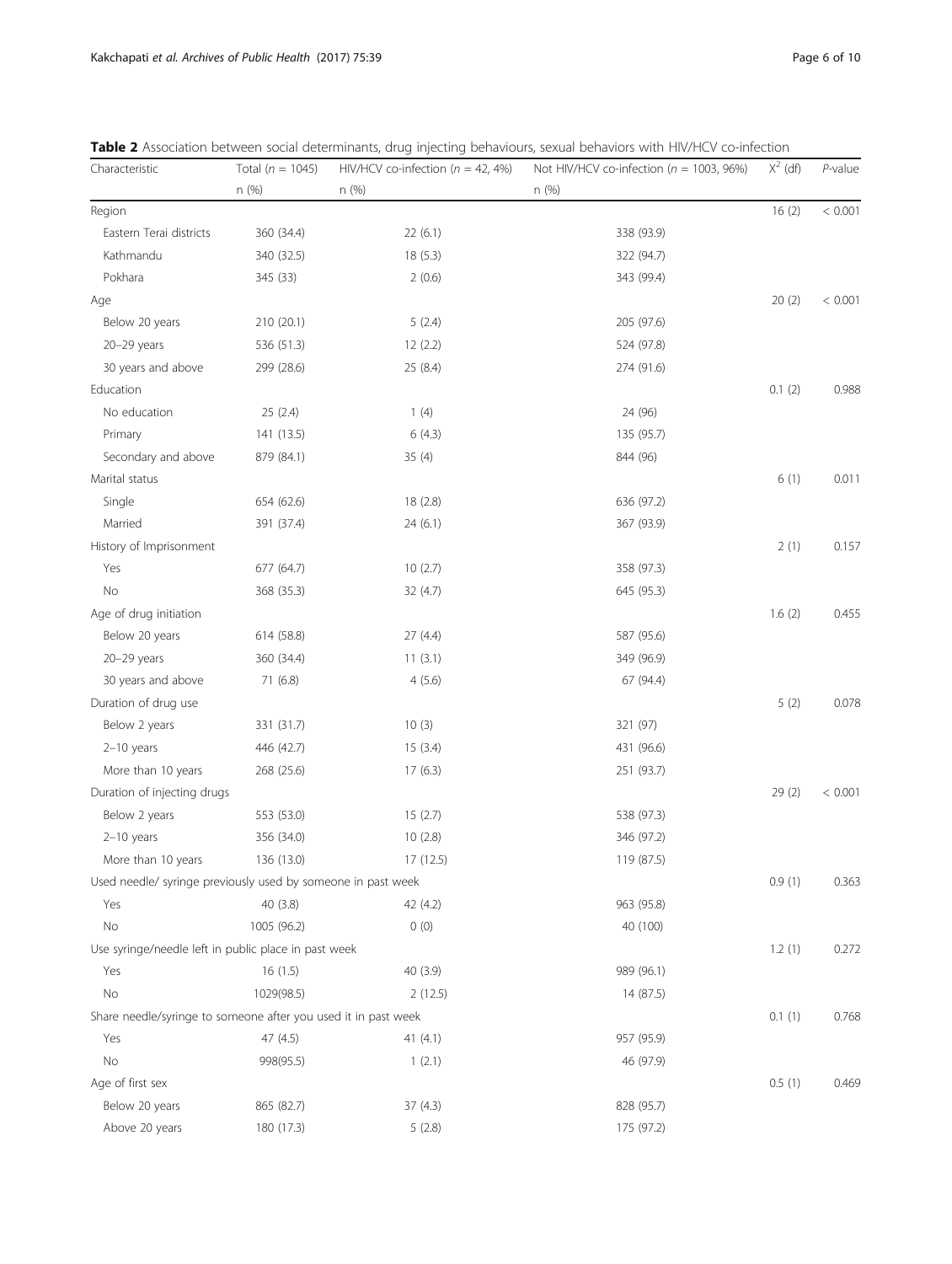|                                       | Sexual contact with partners in past year              |         |            |        |       |
|---------------------------------------|--------------------------------------------------------|---------|------------|--------|-------|
| Yes                                   | 797 (76.3)                                             | 10(4)   | 238 (96)   |        |       |
| No                                    | 248(23.7)                                              | 32(4)   | 765 (96)   |        |       |
| Sexual contact with FSWs in past year |                                                        |         |            | 0.1(1) | 0.921 |
| Yes                                   | 243(23.2)                                              | 33(4.1) | 769 (95.9) |        |       |
| No                                    | 802(76.8)                                              | 9(3.7)  | 234 (96.3) |        |       |
|                                       | Consistent condom use with regular sexual partners     |         |            | 2.5(1) | 0.111 |
| Yes                                   | 210(20.1)                                              | 29(3.5) | 806 (96.5) |        |       |
| No                                    | 835(79.9)                                              | 13(6.2) | 197 (93.8) |        |       |
| Consistent condom use with FSWs       |                                                        |         |            | 0(1)   |       |
| Yes                                   | 216(20.7)                                              | 33(4)   | 796 (96)   |        |       |
| No                                    | 829(79.3)                                              | 9(4.2)  | 207 (95.8) |        |       |
|                                       | Consistent condom use with non-regular sexual partners |         |            | 0.9(1) | 0.331 |
| Yes                                   | 359(34.3)                                              | 31(4.5) | 655 (95.5) |        |       |
| No                                    | 686(65.7)                                              | 11(3.1) | 348 (96.9) |        |       |

<span id="page-6-0"></span>Table 2 Association between social determinants, drug injecting behaviours, sexual behaviors with HIV/HCV co-infection (Continued)

Old age was associated with HCV infection in bivariate analysis and associated with HIV/HCV coinfection in multivariate analysis. These results corroborate the outcomes of other studies demonstrating the increase of the HCV prevalence as age increases [[6, 13](#page-9-0)]. The prevalence of HCV and HIV/HCV coinfection was found among aged 30 years and above. A recent study in Nepal showed that HCV prevalence correlated significantly with age [[13](#page-9-0)]. A similar study in Brazil found that the HCV prevalence was highest over 30 years old, with a rise in patients aged 50 to 59 years (3.8%) [\[29](#page-9-0)]. Moreover, the study also showed HCV infection was prevalent above 40 years old in Malaysia [\[30](#page-9-0)].

Moreover, HCV infection rates were higher among married IDUs. In the context of drug injecting practices, IDUs who had HCV can transmit the virus to their wives and other sexual partners. The combination of HCV, drug use and sexual behaviors make them at high risk and an important source of infection to others. These IDUs should be reached by program and treated in order to prevent transmission to different sexual partners.

Imprisonment history was predictor for HCV infection in our study but these associations did not remain significant in the final multivariate analysis. These results were in accordance with studies showing HCV prevalence was higher among prisoners and

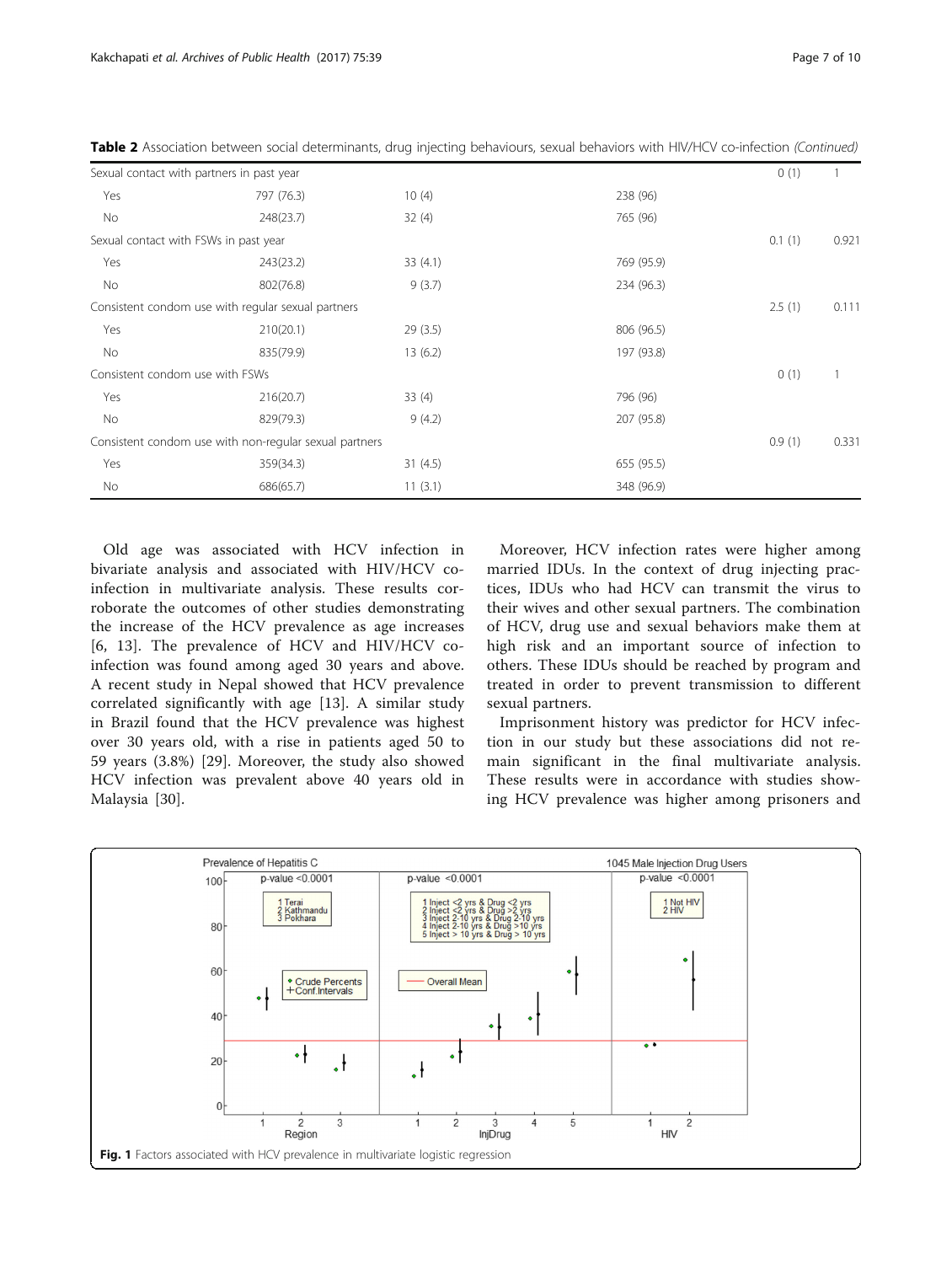<span id="page-7-0"></span>

ex-convicts [\[31](#page-9-0), [32\]](#page-9-0). Studies reported high risk behaviors like drug abuse inside or outside the prisoners, which predispose the prisoners to infections of hepatitis B, C, and HIV [[30, 31\]](#page-9-0).

Consistent with previous studies, the established risk factors of duration of injection use were strongly related to HCV infections [[4, 6](#page-9-0)–[9\]](#page-9-0). Longer duration of drug use and injecting drugs significantly increase risk for HCV and HIV/HCV co-infection, and in a dose-dependent manner. The longer the IDUs are exposed to drug injecting behaviours, the more they are expose to greater numbers of injecting partners. The higher the concurrency of these partners, the more risk they are expose. Moreover, they are also more likely to engage in harmful alcohol use, substance abuse, sexual behaviours and contracting HIV infection when contact with a large number of partners [[4, 13](#page-9-0)–[16](#page-9-0)].

Unsafe injecting behaviors are the most common drug related risk behaviors, which puts the IDUs at risk of

HCV transmission. In our study, sharing needle/syringe to someone after using in past week was significantly associated with HCV prevalence in bivariate analysis. However, in multivariate analysis, no significant association was found. Previous studies delineated that unsafe injecting behaviour while preparing drug and practices of drug sharing among users (splitting drugs prepared by a user with subsequent transport of the prepared drug from one syringe to other syringe, sharing cotton, filters, cooker, water and water containers) were associated with HCV transmission [[1, 2, 14](#page-9-0)–[17](#page-9-0)].

In addition to this, sexual behaviour was also leading risk factor for HCV transmission. The risk significantly increased with non-regular female sex partners for unprotected sex. IDUs perceive the risk of transmission is less likely through sexual contact than through drug injecting behaviours which results IDUs to adopt unsafe sex behaviour than safe injection practices. In contrast, the study also found that HCV was higher among IDUs

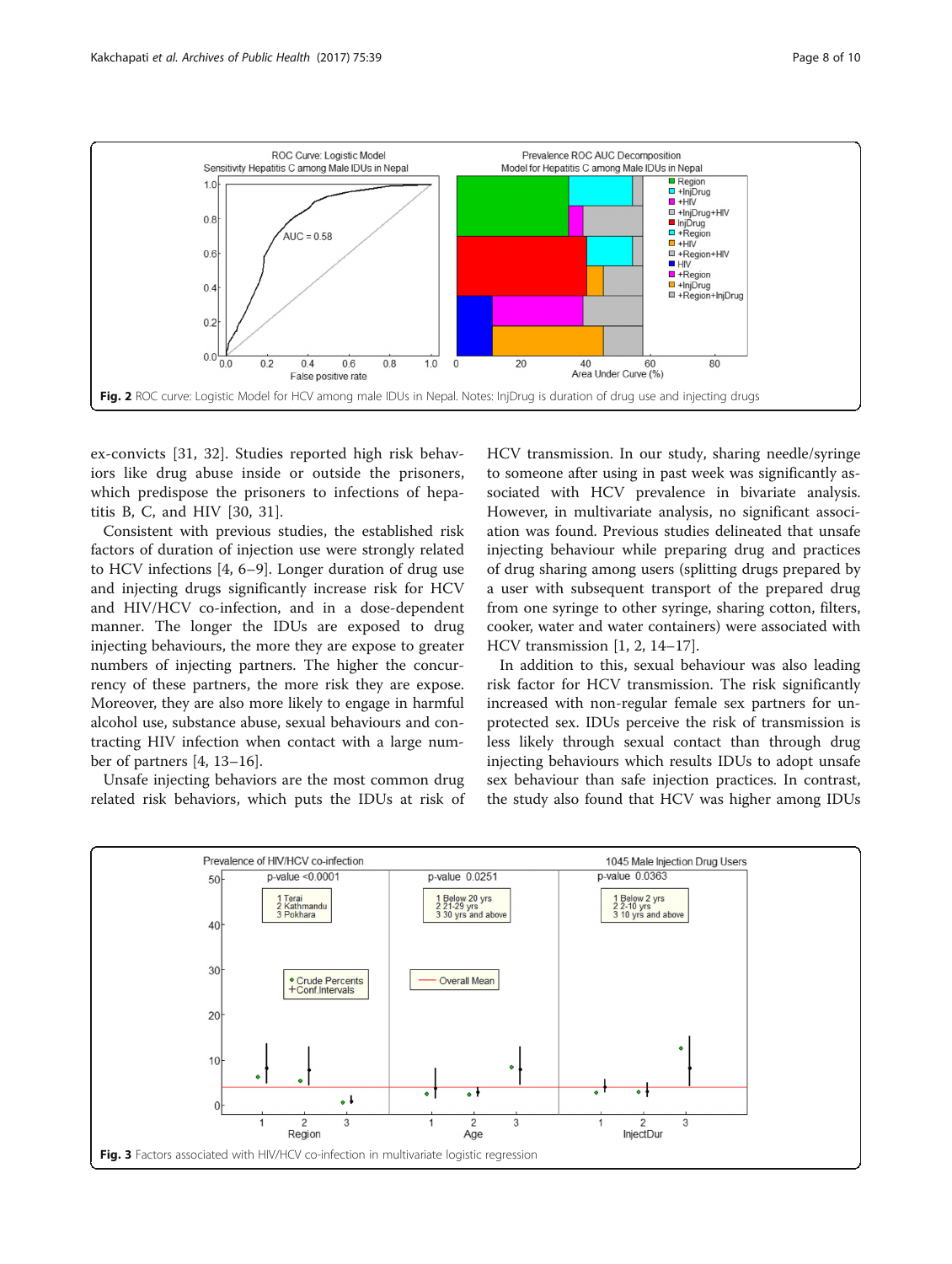<span id="page-8-0"></span>

who had consistent condom use with regular female sex partners. IDUs may be aware of their status and were using condoms to either avoid HCV transmission to their partners, or as self-protection from re-infection.

HIV was strongly correlated with HCV as 65% of male IDUs in the study were found to be HCV among HIV infected. HCV is increasing reported to be leading cause of deaths among HIV infected [[1, 2](#page-9-0), [4, 13](#page-9-0)–[16\]](#page-9-0). This double burden of HCV and HIV among male IDUs need to be controlled to prevent further transmission.

As IBBS survey is cross-sectional by their intent and providence of causal relationships between the determinants and outcome is constraint in this study. This study covered social determinants and risk behaviors, while other issues related to intervention programs and drug policies were not analyzed in detail, and suggest for further studies.

# Conclusion

HCV was highly prevalent among male IDUs. Injection drug use behaviors remain independent risk factors for HCV infection. IDUs therefore constitute an important source of viral infections and therefore can play a mediator for the transmission of viruses to the general population. Various intervention programs already being carried out by Nepal government for HIV related service delivery needs to be extended towards HCV infected population for the prevention of HCV transmission. Moreover, focussed health interventions are needed in Eastern Terai districts and IDUs with longer duration of injecting behaviours.

#### Abbreviations

FSW: Female Sex Workers; HCV: Hepatitis C Virus; HIV: Human Immunodeficiency Virus; IBBS: Integrated Biological and Behavioural Surveillance; MALE IDU: Male Injecting Drug Users; NCASC: National Centre for AIDS and STD Control; ROC: Receiver operating characteristic; STI: Sexually Transmitted Infections

#### Acknowledgements

We are grateful to participants, IBBS survey data collection research agencies and staff who support directly or indirectly for carrying out survey. We acknowledge the National Centre for AIDS and STD Control (NCASC), Teku, Kathmandu, Nepal for their approval to use data.

#### Funding

This research was also supported by the Postdoctoral Fellowship from Prince of Songkla University.

#### Availability of data and materials

This study utilized the data from Integrated Biological and Behavioural Surveillance Survey, 2015 and the data is available in the National Centre for AIDS and STD Control, Kathmandu, Nepal.

#### Authors' contributions

SK contributed to the concept and design, analysis and interpretation of data, drafted and revised the manuscript. MM involve in data analysis and interpretation. BB involved in acquisition of data and SMD involved in drafting the manuscript and revising it critically for intellectual content. All the authors read and approved the final manuscript.

#### Authors' information

SK: Postdoctoral Research Scientist, Department of Mathematics and Computer Science, Faculty of Science and Technology, Prince of Songkla University, Pattani, Thailand. MM: Research Officer, CREHPA, Kathmandu, Nepal BBR: Statistical Officer, National Centre for AIDS and STD Control, Kathmandu, Nepal SMD: Director, Center for Molecular Dynamics Nepal, Kathmandu, Nepal

#### Competing interests

The authors declare that they have no competing interests.

#### Consent for publication

The Author hereby consents to publication of the work. The manuscript is original work of all authors. This manuscript has not been submitted for publication; it has not been accepted for publication and has not been published in any other journal. All authors have read and approved the final version of the manuscript.

#### Ethics approval and consent to participate

Ethical approval for IBBS surveys were permitted from Nepal Health Research Council (NHRC). The NHRC approval number for the survey was 1232. Ethical clearances were permitted from Nepal Health Research Council. Informed consent was obtained from male IDUs prior to the interview. There may be a risk of identifying the male IDUs through their signatures if written consent was taken. The informed consent was taken in the presence of a witness (community motivators) who then signed the consent form. Study procedure was designed to protect participants' privacy allowing for anonymous and voluntary participation. No names and personal identifiers were used in the data collection.